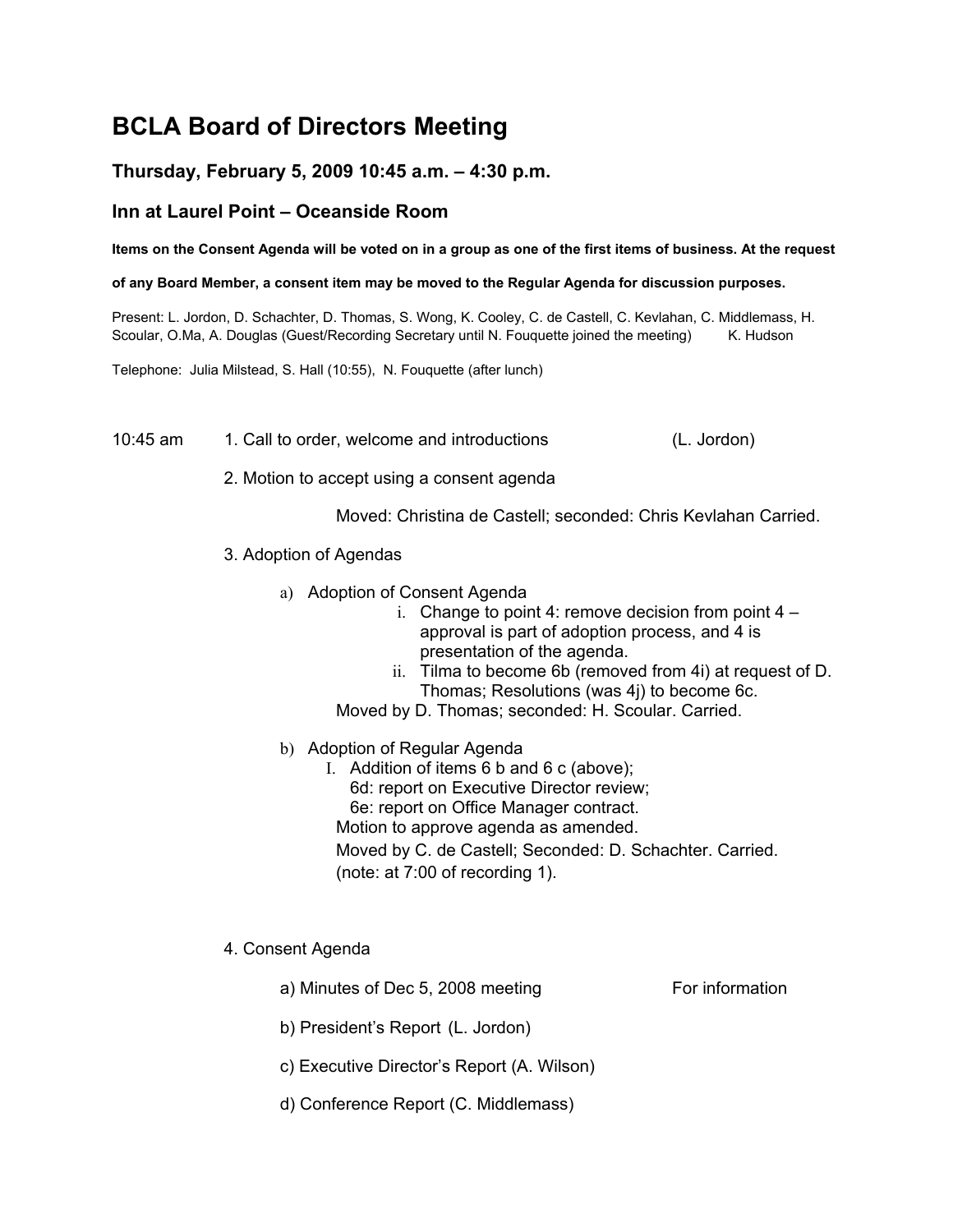e) Continuing Education Committee Report (H. Scoular)

f) Membership Report (S. Wong)

g) Editor's Report (S. Wong)

h) YAACS Report (C. Kevlahan)

i) TILMA Report (D. Thomas)

- j) Resolutions Committee Report (D. Thomas)
- k) IF Committee Report (B. Davies)
- l) Correspondence
	- i. 7 received
- m) WebJunction BC Update (A. Wilson)
- n) ALPS Report (O. Ma)
- o) Diversity & Multicultural Services Committee Report (B. Buxton)
- 5. Regular Agenda

Business Arising For discussion/decision

a) Constitution/By-Laws Task Force (L. Jordon)

The Constitution / By-Laws Task Force has held two meetings so far. A draft of the updates so far was circulated for Board member feedback. Task Force members believe that much needs to be updated in the By-Laws, and the entire update needs to be provided to the membership 30 days before the AGM.

Some of the changes are just housekeeping items about memberships and fees, and others, such as the Objects of the Association and roles of Board members and staff need to be updated and to be made consistent throughout the documents.

#### **Motion: That the Executive Director be granted authority for individual expenditures up to \$5000.**

C. de Castell. Seconded by D. Thomas. Carried. Section 11.3 will be updated to reflect this.

Discussion: Two meetings have been held by teleconference – one in December and one in January.

Drafts from the task force were provided for Board member feedback. The Task Force realized much needs to be changed, for example, the Objects of the association. Many changes have been made so far. The entire update needs to be done by March, 30 days before the AGM. Some changes relate to broadening BCLA's range (to include Archives, etc); other items are just housekeeping items about memberships and fees (student members, honorary members, etc); the gender used in the document has been changed to the feminine.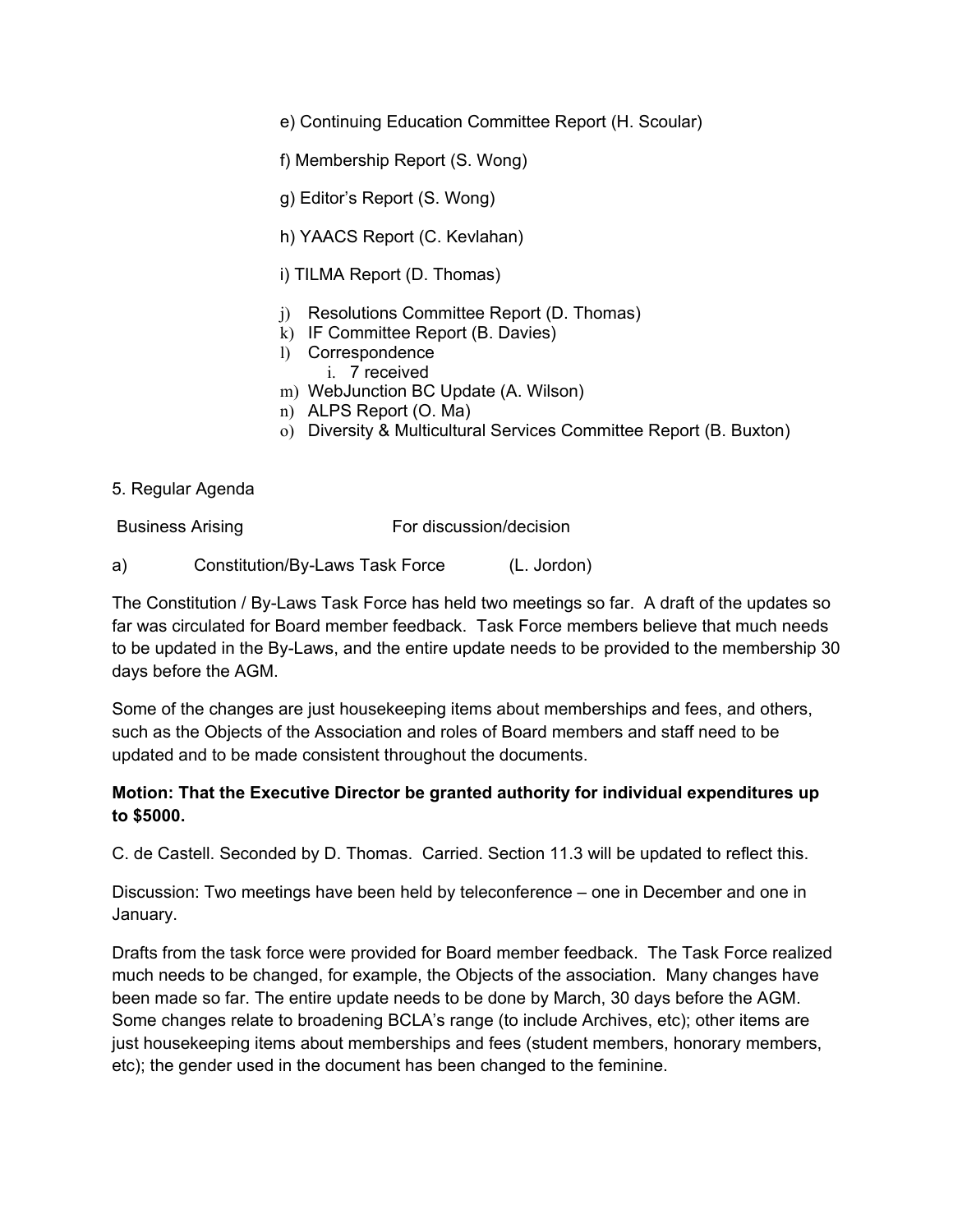Examples of changes or updates needed:

- 2.3: adding comment about privacy laws; rights and duties of members;
- 3.5 needs to agree with proxy voting;
- 3.7: separate statements;
- 3.8: discussion of how to expel: attempting to close libraries / actively disrupt operations of libraries.
- Discussion of the language in objects. D. Schachter mentioned that it is good to refer to objects, and not to be too specific; this will help avoid malicious action.
- 4: Board of Directors: Terminology should be made consistent. A. Wilson reported that board list did not match the bylaws. For example, the title of Director, Continuing Ed does not match the bylaws. The word "Director" has explicit meaning in terms of the by-laws, but that definition doesn't match our BCLA board structure. Many changes need to be made to ensure that language matches the Board's structure.
- 5.7 term of office to delete. 5.9 (re-election always fine)
- 6: added word Personal.
- 7: Change CEO of the Association from the President to the Executive Director.
- Change to 7.3: Recording Secretary.
- 7.4: discussion: should this include the treasurer
- 7.4: adding "in conjunction with the accounting clerk". No need to add Treasurer-Elect.
- 7.5: Change to BCLA Office. Discussion re: role of Assistant Treasurer: 4.1 add Treasurer-Elect as a member of the board, but not an officer.
- 8X: parliamentarian: add a statement re: Parliamentarian;
- 8.4 add "ED in conjunction with president."
- 9.1: remove "Institutional"
- 2.1: need to move Student members into Personal members category.
- 9.1: refer back to section 2?
- 3.5 and 9.1 need to include Institutional or Commercial membership.
- 10: term "Board Members".
- 11: payments and signatures: Question of phrasing; question of single signature for a ceiling limit.
- 12: Only personal members should be voting members. Should students, honorary members be excluded? Designation of voting member for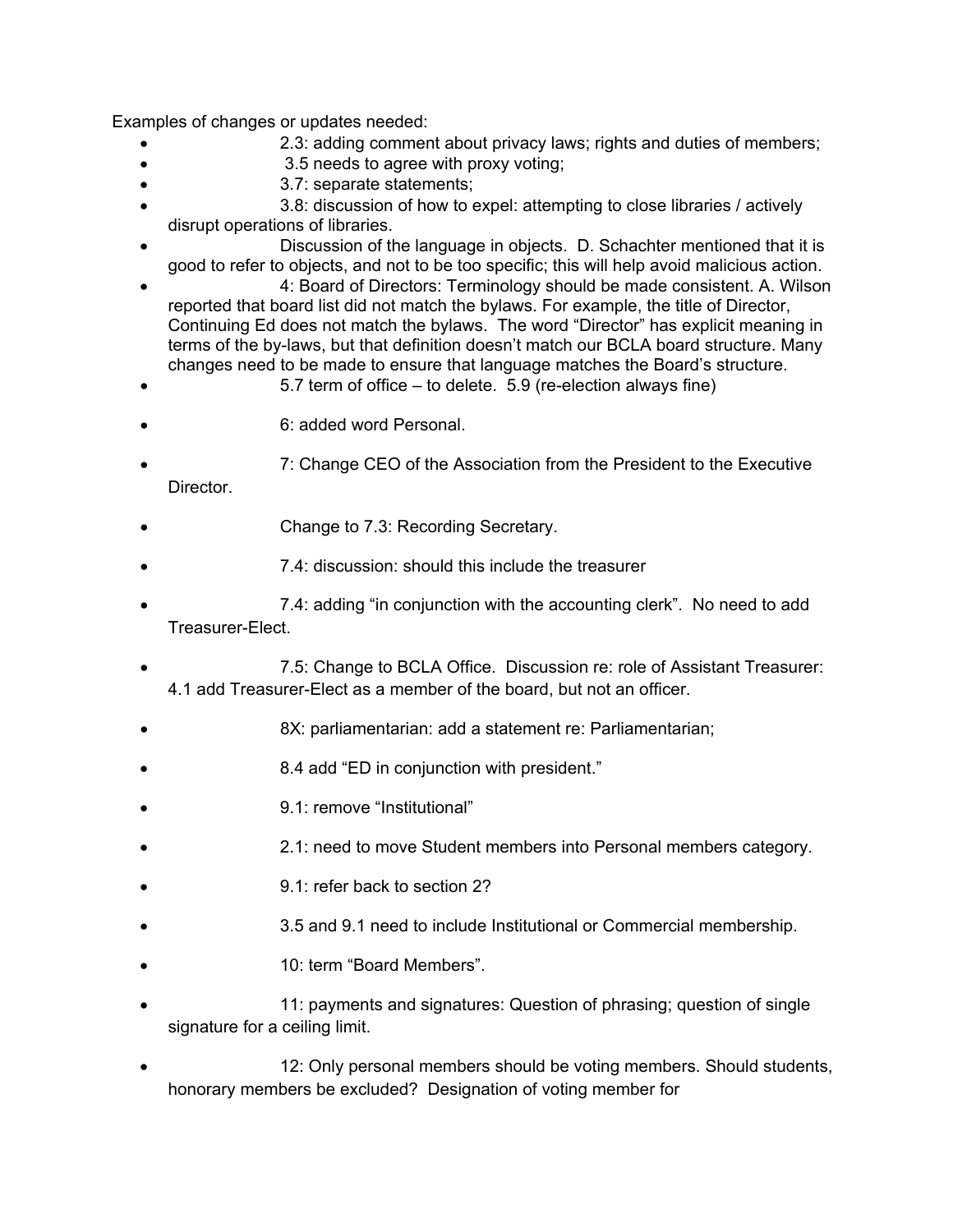Commercial/Institutional members. Voting members of the section shall also be members in good standing of the Association.

- 12.3: Avoid a co-chairing situation when possible. Select one designated person as a contact to reduce costs, and travel. Streamline communications.
- 13: The meaning of the role: difficulties arise when sections have specific roles for vice-chairs.
- 13.3: clarification is needed. Interest Groups tend to be where SCIGs begin within the Association, but they don't always progress past Interest Groups
- 14.5 echoes 13.4 / 12.4
- 13.3 should read, "meetings of the Board of Directors."
- Very little oversight of Interest Groups. An Interest Group is out of compliance with 14.2; Interest Groups do not officially represent BCLA. What are the consequences to remedy this? 1) inform the IG members that the bylaw exists; further, "the association" may dissolve the Interest Group at an AGM. Discussion: CdeCastell: if the formation of a BCLA group goes to Board of Directors, it also makes sense that dissolution should go to the Board. Change 14.9 to agree with 14.3; either both need to go to an AGM or both need to be done at a Board of Directors' meeting. 14.9d allows dissolution. "Maintain a membership of 10" instead of just start with 10 – see part c. Dissolution should not be automatic.
- 14.6: unnecessary;
- 14.7: move to finance clause.
- 14.9: d) should become 14.11.
- 16: Affiliation agreements may require more formal recognition. May need to go to AGM.

## **Additions to the agenda:**

**6b TILMA**: D. Thomas: In her report, D. Thomas mentioned that the BCLTA is commissioning an ombudsman. Her impression is that exemption for libraries from TILMA legislation is not on the table, but higher procurement levels might be available. The letter has been drafted, D. Thomas is waiting for input to be sure that all issues are covered before sending the letter. L. Jordon said that a co-signature will be required, from both presidents of the BCLA and the BCLTA.

**6c Resolutions Committee:** The Resolutions Committee has four members. Some on the committee would prefer to see a resolution process such as BCLA used to have at the AGM,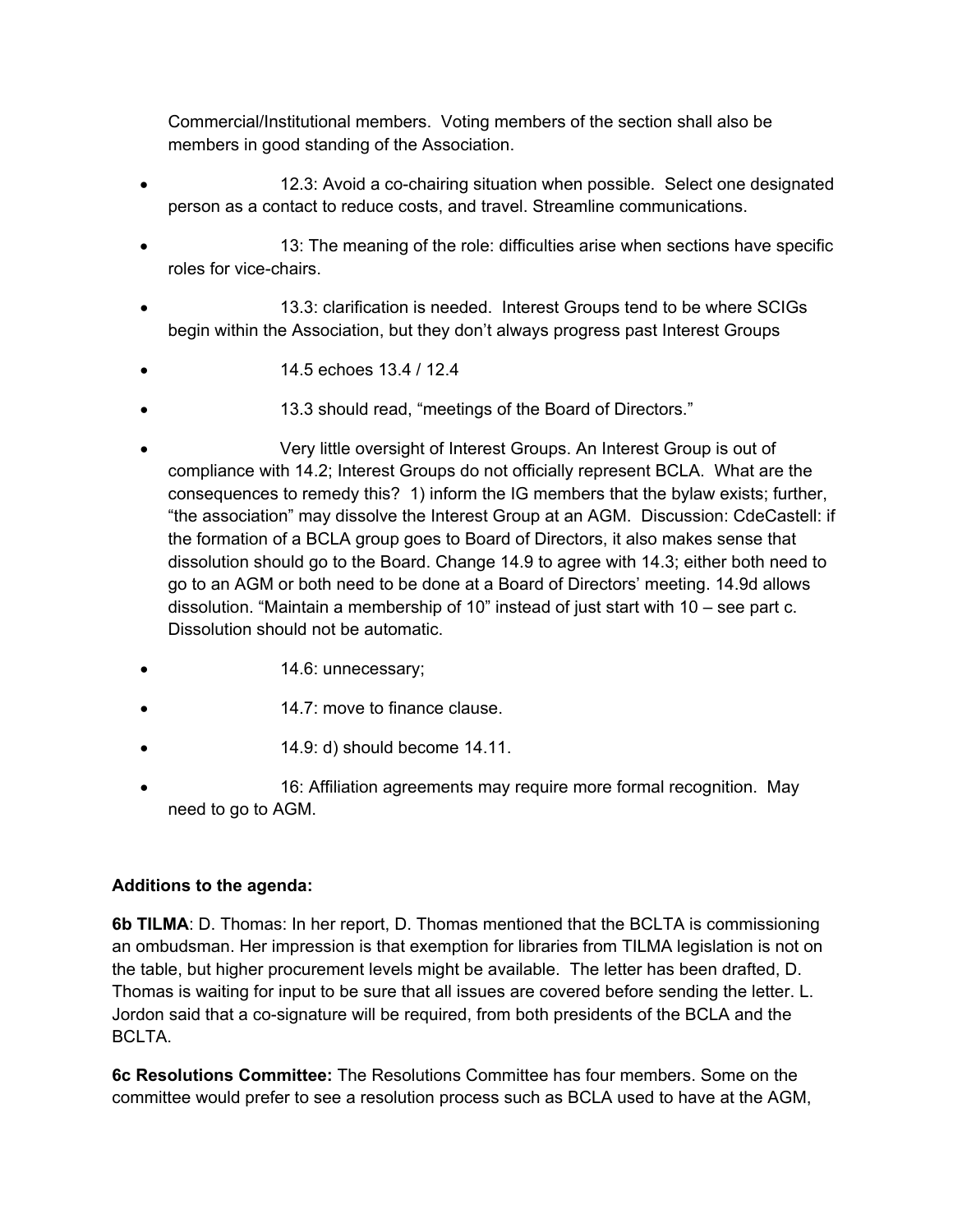where draft motions could be presented on the floor without prior approval. D. Thomas stated that she was firm that BCLA needs a different process than we used to have, to prevent the AGM from going too long because of the motion creation and wordsmithing process. S. Hall supported this statement. D. Thomas stated that current procedures do permit last-minute resolution submissions in extenuating circumstances. C. Middlemass mentioned the concern that the only a small portion of the BCLA membership attends the AGM, and that those who are not in attendance are not able to vote on motions from the floor, nor can they appoint proxies if they can't read the proposed resolutions in advance. Presenting motions in advance is fairer, as all members have a chance to see the motions and consider their response. The Board agreed with D. Thomas's position.

**5d Executive Director Position Review**: L. Jordon reported that A. Wilson's six-month review was completed. Next review will be done in July 2009; it will be the one-year review. At a later meeting, K. Cooley will ask for committee members to work on the one-year review.

**5e Office Manager Position Review**: A. Wilson asked for an email discussion and vote to make changes in the Office Manager's contract language. The changes were unanimously accepted by members of the Board, and have been made to Allie's contract.

# **ACTION: A. Wilson to write up changes so that all the points are covered.**

# **MOTION: That the changes to the Office Manager's contract be made as discussed in email discussion and voting process.**

Moved by C. Kevlahan. Seconded by Christina De Castell. Carried.

## **7. BC Library Act Legislative Review**:

March 2<sup>nd</sup> is the due date. BCLA would like to respond to review. In some areas we have a natural interest; BCLTA will respond to governance issues.

BCLA should respond to items:

- "resources of BC Public Libraries are a public good..."
- "Province and local govt are partners..."

BCLA will make a submission by the March  $2^{nd}$  deadline. A. Wilson and K. Cooley met with J. Van Dyk, who says that as long as the submission is dated March  $2^{nd}$ , we can take a bit more time than that to complete our submission; end of March may be adequate. A. Wilson did indicate that we would submit comments.

Discussion: D. Schacter: Will it be presented in legislature this term? No; it is outside the active political process. It will go into committees to be slowly considered, as we are in an election year.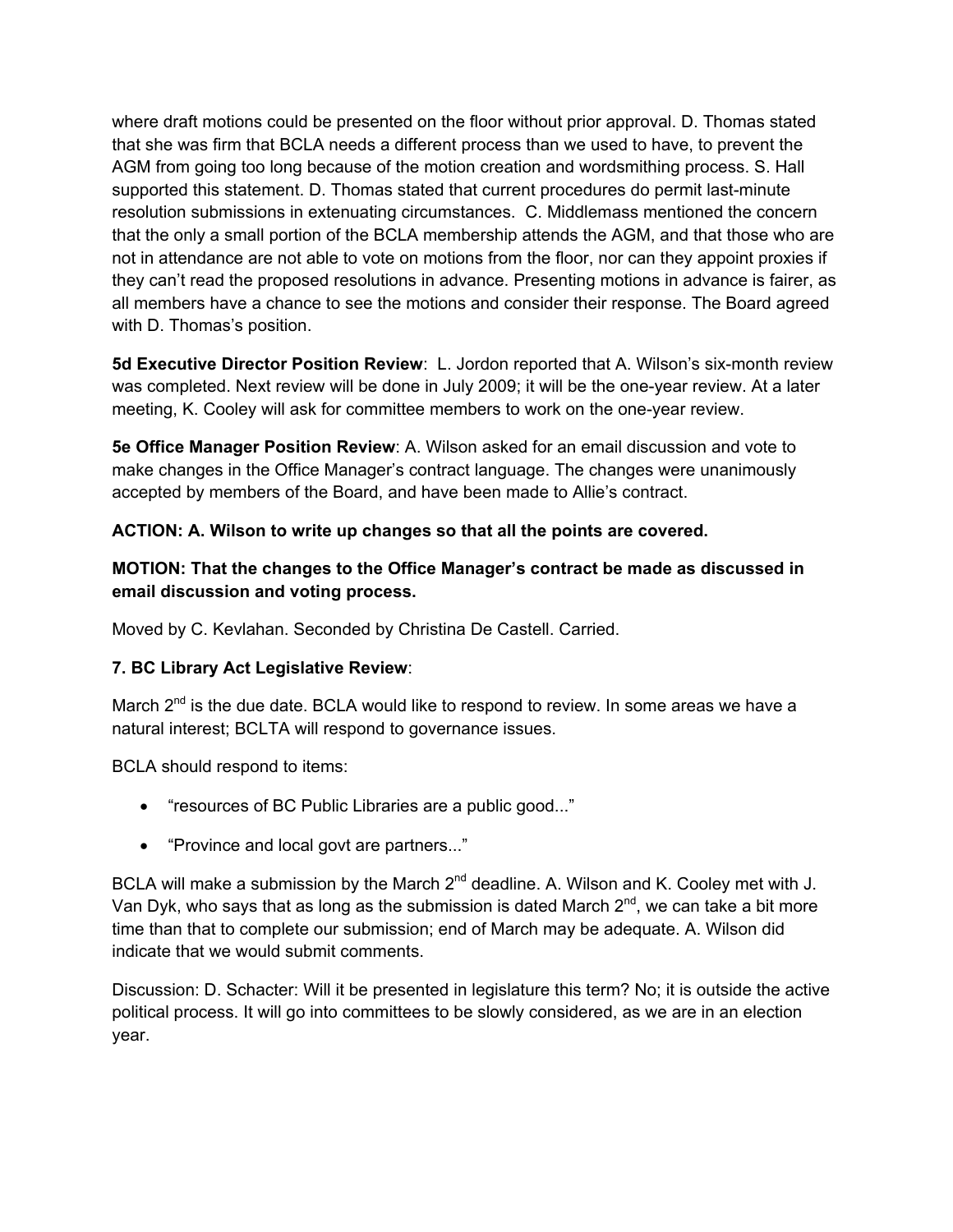BCLA must submit comments in hard copy to J. Van Dyk. BCLA Board members working on the task group to review and comment on legislative changes: A. Wilson; D. Schacter; D. Thomas; K. Cooley; L. Jordon (ex officio)

A. Wilson: to what extent should the BCLA membership at large be involved in the commentary?

C. Middlemass: It's a neat idea, but there is concern about meeting the timeline if posting to listserv. Is it possible to put out specific questions, rather than asking blanket "what do you think?" questions?

K. Cooley: it may turn out that a there are a limited number of issues, and the process might not be difficult; if we get into a big process it will become unmanageable (to compile the information, etc.)

A. Wilson: Unincorporated geographic areas and First Nations that are not now served by public libraries need coverage.

L. Jordon: Legislative changes are aimed at governance issues, mainly. There are guidelines and standards for government funding for collections, economic inequities, suggestions that the government should be mandating basic levels of service. Those areas are probably beyond our scope.

## **Item 7b: New Business:**

Planning: Meeting dates for 2009

- One virtual meeting per year is realistic.
- A. Wilson asks if we might consider dropping one of five Board meetings, and covering business in four, doing some work in a collaborative format such as a wiki.
- K. Cooley: BCLA could complete business in four meetings, if we are at liberty to call a fifth as needed.
- A. Wilson: as the handover meeting is mainly social, we could do it at the AGM at the annual Conference. There is a board retreat this year on April 30, May 1, May 2, which will include training for incoming board members. Some processes could be kicked off at that transition point, such as Conference theme and sessions. K. Hudson: meetings in June and December are hardest to get to as they fall outside of usual school term.
- 2009 meeting dates will be:

February 5

April 3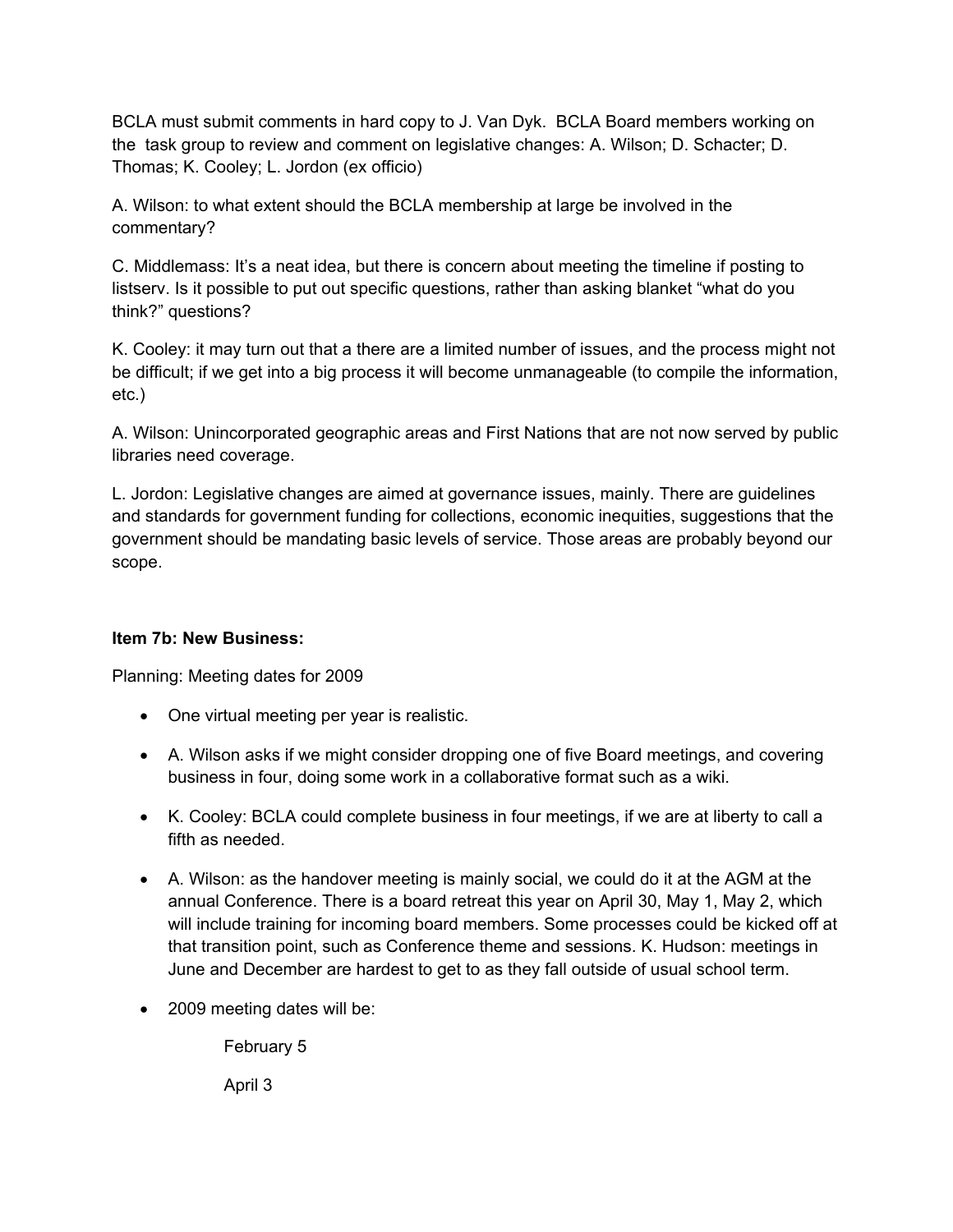AGM April 18 April 30, May 1, 2 September 14 \*Monday\* November 27

J. Milstead: How will handover for student reps take place? A. Wilson: probably at AGM. **ACTION: A. Wilson will write to program heads to confirm handover dates and ensure that new student reps will be appointed in time for handover.** 

Strategic Plan and Planning:

- End Date of previous BCLA strategic plan is 2009. Operational items have been addressed, if not resolved; one of those is the website, which A. Wilson is working through...budgetary concerns impact the process. The tech advisory team is debating the purchase of an off-the-shelf product versus DRUPAL production by volunteers. A. Wilson likes the reliability of purchasing off-the-shelf product, for the support and continuity, which is why the cost is a concern. The strategic plan was an operational plan, rather than a strategy; A. Wilson's goal is to be more strategic – to consider the organization's role and how we communicate it to our members.
- The Strategic plan process will bridge this board and the next, which makes sense as the plan can be turned over to new board.
- The process includes:
	- o Situational Analysis (aka needs assessment): 1-3 months;
	- $\circ$  1-day meeting to imagine compelling future based on Situational Analysis: 1-day
	- $\circ$  Out of imagining meeting, select and write up strategic directions: 1-month
	- o Implementation including timelines

D. Schacter: where is stakeholder analysis and reporting going to take place? A. Wilson: Stakeholder analysis is part of Situational Analysis; reporting back to the membership would be done as we complete the process at various stages. A. Wilson will write up something to suggest the plan, in more detail, with timelines included. The end goal is to have strategic plan and operational goals in place prior to 2010 for action in 2010; we would discuss final product at November 2009 meeting.

S. Hall: will only board members be involved in strategic planning sessions, or will some BCLA members be involved? We might want one or two visionaries in the community to be involved; if that is appropriate for a Board plan. A. Wilson: surveys and focus groups will meet input need.